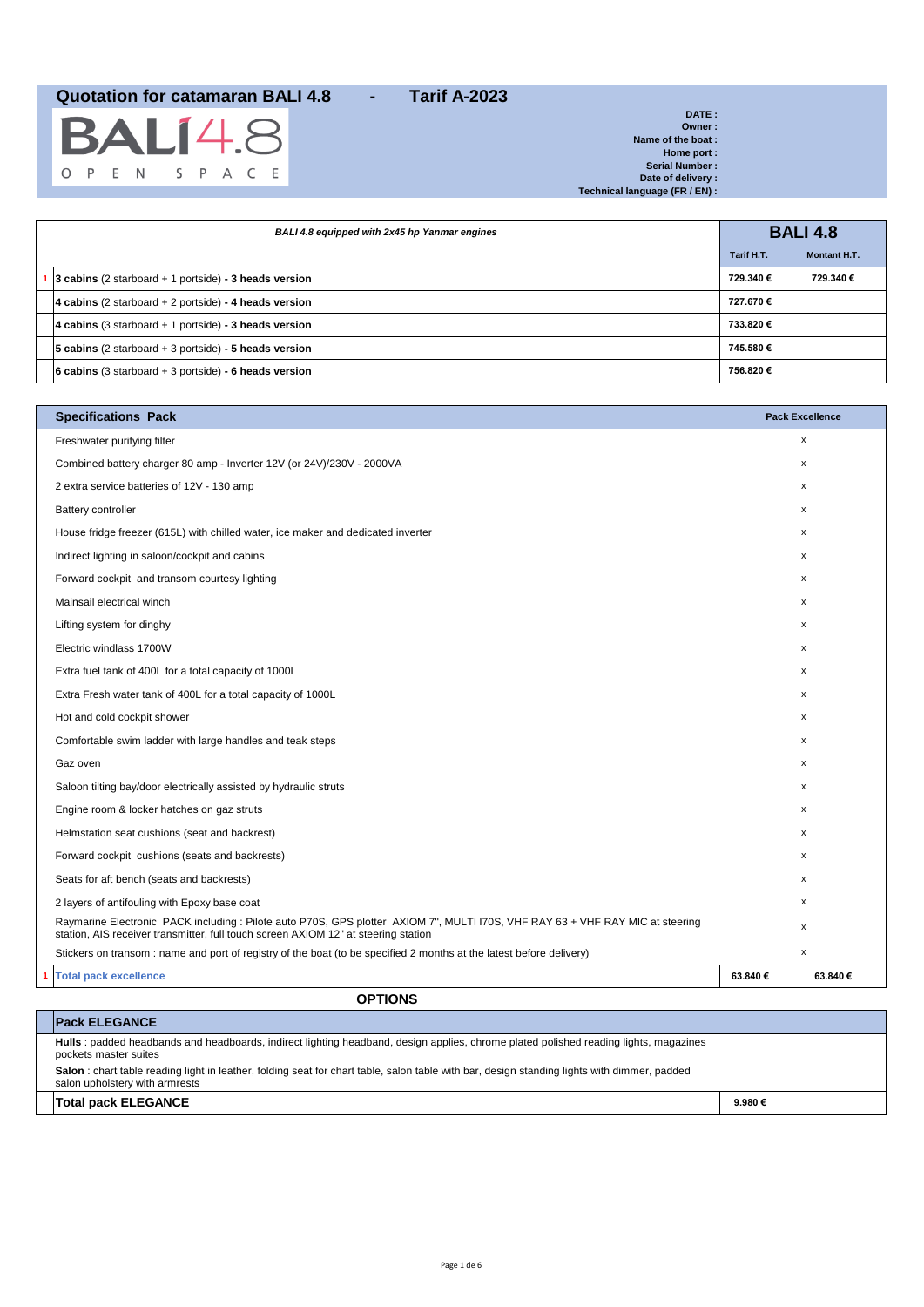

**DATE : Owner : Name of the boat : Home port : Serial Number : Date of delivery : Technical language (FR / EN) :**

÷,

| BALI 4.8 equipped with 2x45 hp Yanmar engines | <b>BALI 4.8</b> |                     |  |
|-----------------------------------------------|-----------------|---------------------|--|
|                                               | Tarif H.T.      | <b>Montant H.T.</b> |  |
|                                               |                 |                     |  |

|   | # Rigging - Sails                                                                                                              |         |  |
|---|--------------------------------------------------------------------------------------------------------------------------------|---------|--|
| # | Lazy bag and UV protection for sail in taupe color                                                                             |         |  |
|   | Reinforced Dacron full batten Mainsail & Solent with UV protection + Lazy-Bag & Lazy-Jack                                      | 3.900€  |  |
|   | Square top reinforced Dacron fully-battened Mainsail with specific fiiting & Solent with UV protection + Lazy-Bag & Lazy-Jacks | 5.850€  |  |
|   | Triradial Code 0 (96m <sup>2</sup> ) with anti-rotation cable                                                                  | 7.160€  |  |
|   | Asymetric spinaker + sheets                                                                                                    | 6.500€  |  |
|   | Aluminum V boom with LED lighting                                                                                              | 12.340€ |  |
|   | Code 0 rigging : bow spirit , furler, bobstays, blocks & deck fitting                                                          | 7.310€  |  |
|   | Spinnaker rigging : bowsprit, halyard, sheets, deck fitting & blocks (not necessary if code 0 gear ordered)                    | 5.170€  |  |
|   | 2 manual winches for head sails                                                                                                | 3.700€  |  |
|   | 2 electric winches for head sails                                                                                              | 7.980€  |  |
|   | Electric winch for solent                                                                                                      | 2.940€  |  |
|   | Mast in 2 parts                                                                                                                | 1.490€  |  |

| <b>Mecanics - Safety Equipment</b>                                                                                                                                                                              |         |
|-----------------------------------------------------------------------------------------------------------------------------------------------------------------------------------------------------------------|---------|
| 2 x Yanmar 57 hp instead of Yanmar 45hp                                                                                                                                                                         | 5.740€  |
| Kit of two additional alternators 12V 125A                                                                                                                                                                      | 4.540€  |
| ZF electric controls instead of cable motor controls                                                                                                                                                            | 10.870€ |
| Pair of 3 blades folding propellers                                                                                                                                                                             | 3.280€  |
| Electric bow thruster with tunnel                                                                                                                                                                               | 12.410€ |
| ONAN Genset generator 7KW 50Hz with soundshield and remote control 230V                                                                                                                                         | 22.560€ |
| ONAN Genset generator 11KW 50Hz with soundshield and remote control 230V                                                                                                                                        | 26.630€ |
| ONAN Genset generator 9KW 60Hz with soundshield and remote control 120V                                                                                                                                         | 23.590€ |
| ONAN Genset generator 13,5KW 60Hz with soundshield and remote control 120V                                                                                                                                      | 28.710€ |
| Kit solar panels (500W) : 5 x 100W panels                                                                                                                                                                       | 6.170€  |
| Primary 120V electrical system instead of 230V (with boiler, bat.charger, outlets, converter) and pre-installation of electrical connections<br>(coffee machine, microwave, TV, washing machine and dishwasher) | 4.610€  |
| Remote control with chain counter at helm station                                                                                                                                                               | 1.080€  |
| Safety equipment for 8 with Life-raft (without EPIRB)                                                                                                                                                           | 5.610€  |
| Safety equipment for 10 with Life-raft (without EPIRB)                                                                                                                                                          | 6.320€  |
| Safety equipment for 12 with Life-raft (without EPIRB)                                                                                                                                                          | 6.510€  |
| Extra for 2 layers of tropical antifouling with Epoxy base coat instead of standard                                                                                                                             | 3.410€  |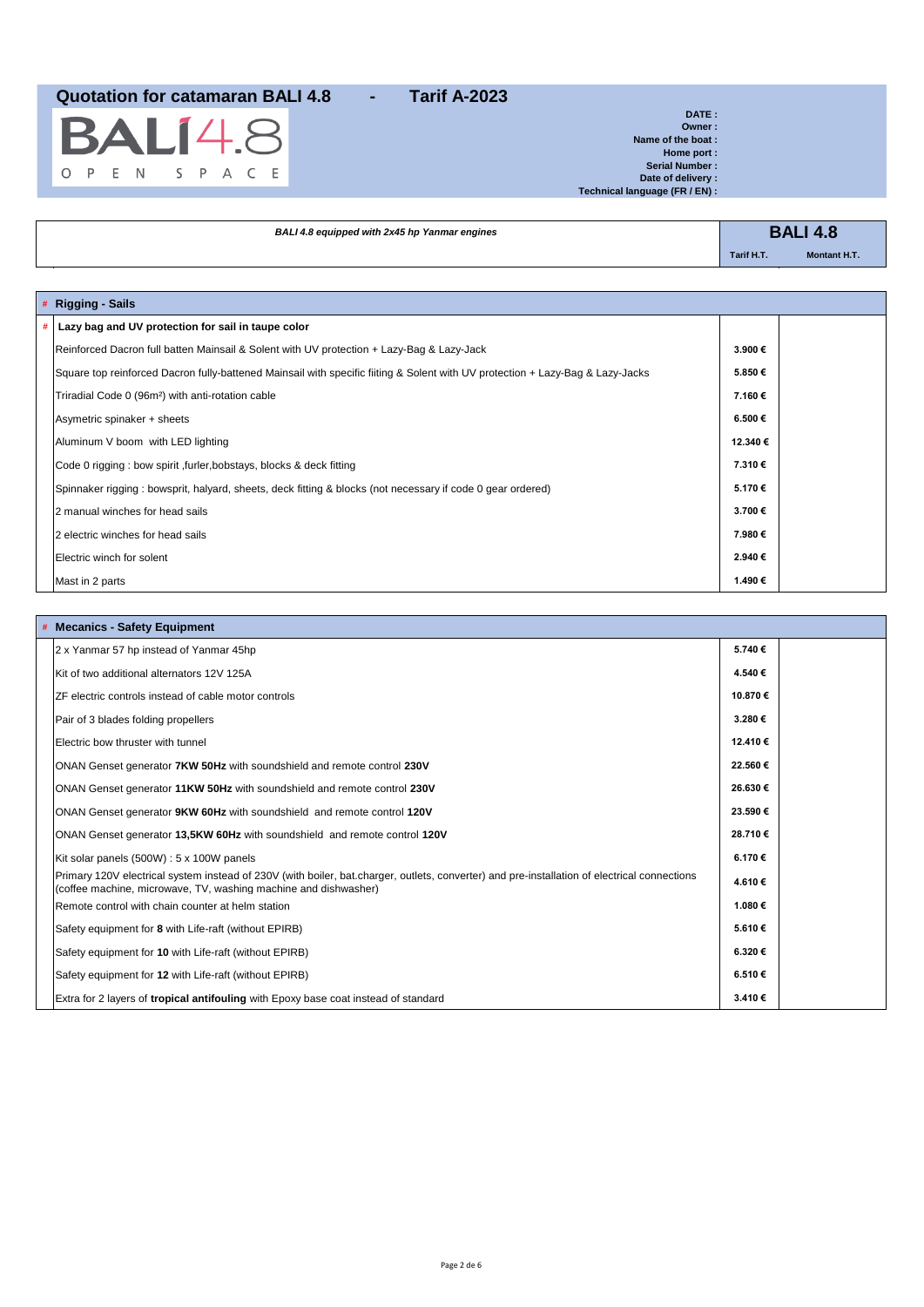

**DATE : Owner : Name of the boat : Home port : Serial Number : Date of delivery : Technical language (FR / EN) :**

| BALI 4.8 equipped with 2x45 hp Yanmar engines |            | <b>BALI 4.8</b>     |  |
|-----------------------------------------------|------------|---------------------|--|
|                                               | Tarif H.T. | <b>Montant H.T.</b> |  |

| # Comfort                                                                               |           |
|-----------------------------------------------------------------------------------------|-----------|
| Reverse cycle aircond. in hulls (3 cabins version) 230V/50Hz                            | 30.150€   |
| Reverse cycle aircond. in hulls (4 cabins version : 2 starboard + 2 portside) 230V/50Hz | 32.240€   |
| Reverse cycle aircond. in hulls (4 cabins version : 3 starboard + 1 portside) 230V/50Hz | 32.240€   |
| Reverse cycle aircond. in hulls (5 cabins version : 2 starboard + 3 portside) 230V/50Hz | 33.850€   |
| Reverse cycle aircond. in hulls (6 cabins version) 230V/50Hz                            | 37.350€   |
| Reverse cycle aircond. in salon 230V/50Hz (needs option aircond. in hulls)              | 13.900€   |
| Supplement 230V/60Hz aircond. (US & Japan)                                              | 2.080€    |
| Tilting forward windows with locking system in open position                            | 2.160€    |
| Central heating system in hulls and salon (incompatible with aircond. option)           | on demand |
| Low consumption 12V 105L/H watermaker (solar panels and/or alternators recommended)     | 14.270€   |
| Watermaker 230V 240L/H (needs genset)                                                   | 18.220€   |
| Watermaker 120V 240L/H (needs genset)                                                   | 19.910€   |
| Large model freshwater electric toilet (specify number and location)                    | 1.070€    |
| Sea water pump at galley & anchor                                                       | 1.460 €   |
| 1 fan per cabin and forepeak (specify accoording to choosen version)                    | 180€      |
| Dish-washer for 9 sets 230V                                                             | 2.400€    |
| Micro-wave oven 230V                                                                    | 670€      |
| 4 burners cooking hob in glass and large capacity oven instead of standard size         | 1.390€    |
| Pot holders on burner cooking                                                           | 170€      |
| 6 kg washer-dryer 230V (3 or 4 cabins/owners version)                                   | 2.370€    |

| Interior setup                                                                                                             |        |
|----------------------------------------------------------------------------------------------------------------------------|--------|
| <b>Portside</b> forepeak layout (shower, head and porthole)                                                                | 5.150€ |
| <b>Starboard</b> forepeak layout (berth, porthole and blackout curtain)                                                    | 3.180€ |
| Shower cabin in forepeak portside for 5 cabins version (incompatible with forepeak layout)                                 | 4.800€ |
| Shower cabin in forepeak starboard for 4 cabins version (incompatible with forepeak layout)                                | 4.800€ |
| Plexiglass blackout pleated blinds, porthole and aft cabin access bay floats (3 cabins version)                            | 6.260€ |
| Plexiglass blackout pleated blinds, porthole and aft cabin access bay floats (4 cabins version : 2 starboard + 2 portside) | 6.260€ |
| Plexiglass blackout pleated blinds, porthole and aft cabin access bay floats (4 cabins version : 3 starboard + 1 portside) | 6.260€ |
| Plexiglass blackout pleated blinds, porthole and aft cabin access bay floats (5 cabins version : 2 starboard + 3 portside) | 6.440€ |
| Plexiglass blackout pleated blinds, porthole and aft cabin access bay floats (6 cabins version)                            | 6.640€ |
| Mosquito screens for portholes (3 cabins version)                                                                          | 1.910€ |
| Mosquito screens for portholes (4 cabins version : 2 starboard + 2 portside)                                               | 1.910€ |
| Mosquito screens for portholes (4 cabins version : 3 starboard + 1 portside)                                               | 1.910€ |
| Mosquito screens for portholes (5 cabins version : 2 starboard + 3 portside)                                               | 2.070€ |
| Mosquito screens for portholes (6 cabins version)                                                                          | 2.290€ |
| Safe box                                                                                                                   | 1.100€ |
| Elastomere box spring (3 cabins version)                                                                                   | 1.280€ |
| Elastomere box spring (4 cabins version : 2 starboard + 2 portside)                                                        | 1.710€ |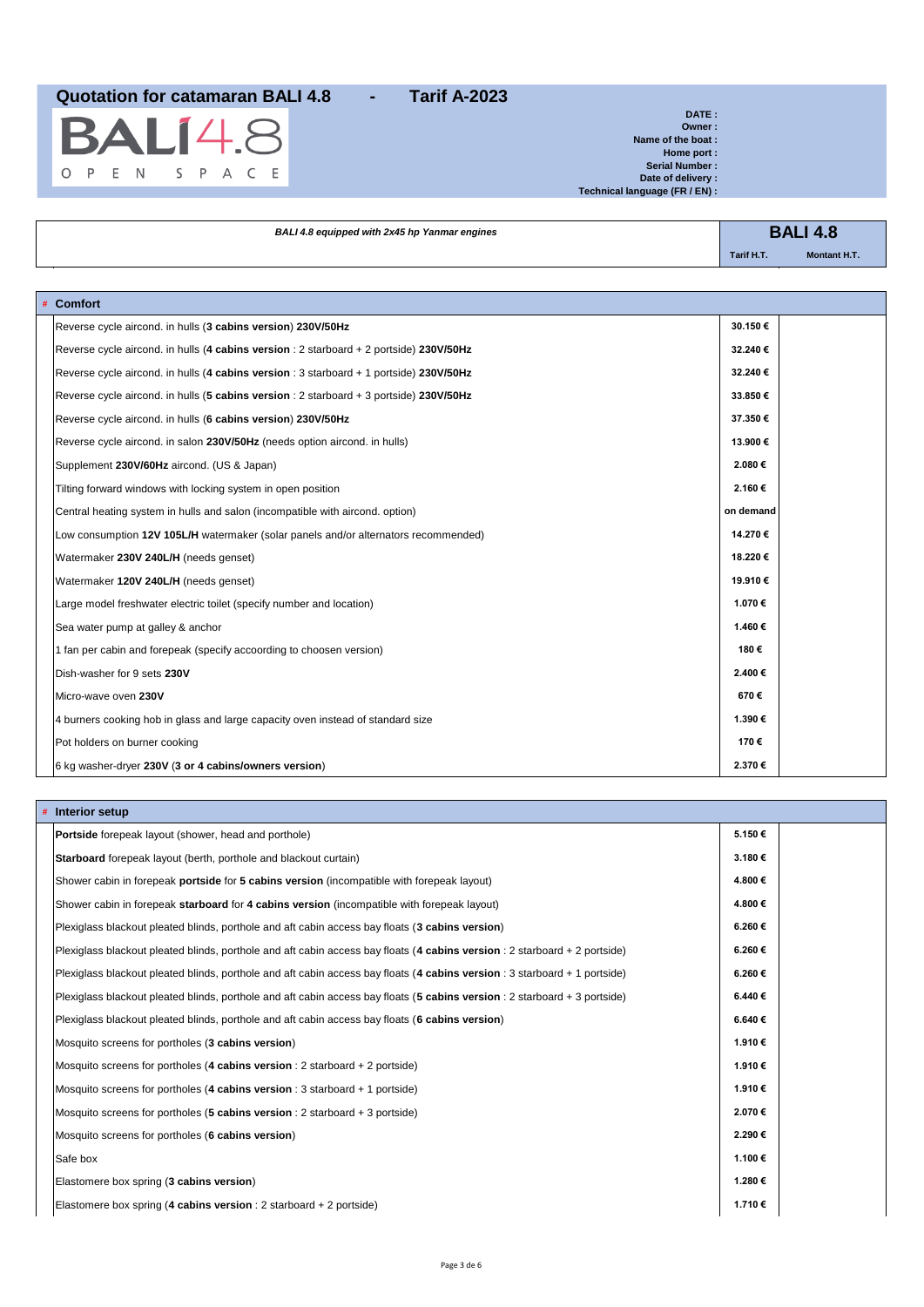BA  $14.8$  $\mathsf S$ O P E N S P A C E

**DATE : Owner : Name of the boat : Home port : Serial Number : Date of delivery : Technical language (FR / EN) :**

| BALI 4.8 equipped with 2x45 hp Yanmar engines |                                                                                                                                   |            | <b>BALI 4.8</b>     |
|-----------------------------------------------|-----------------------------------------------------------------------------------------------------------------------------------|------------|---------------------|
|                                               |                                                                                                                                   | Tarif H.T. | <b>Montant H.T.</b> |
|                                               | Elastomere box spring (4 cabins version : 3 starboard + 1 portside)                                                               | 2.020€     |                     |
|                                               | Elastomere box spring (5 cabins version : 2 starboard + 3 portside)                                                               | 2.070€     |                     |
|                                               | Elastomere box spring (6 cabins version)                                                                                          | 2.480€     |                     |
|                                               | Saloon table convertible in coffee table (two telescopic feet)                                                                    | 8.910€     |                     |
|                                               | Folding seat to be used for saloon/cockpit (specify nbr)                                                                          | 280€       |                     |
|                                               | 3-seater central sliding bench with storage and cushions                                                                          | 3.530€     |                     |
|                                               | Bar integrated in salon table with reversible tray: already included in Elegance pack (incompatible with convertible salon table) | 1.030€     |                     |
|                                               | Club corner instead of daybed (two armchairs and a mini-bar)                                                                      | 3.060€     |                     |
|                                               | Carpet in cabins (3 cabins version)                                                                                               | 2.770€     |                     |
|                                               | Carpet in cabins (4 cabins version : 2 starboard + 2 portside)                                                                    | 2.900€     |                     |
|                                               | Carpet in cabins (4 cabins version : 3 starboard + 1 portside)                                                                    | 3.120€     |                     |
|                                               | Carpet in cabins (5 cabins version : 2 starboard + 3 portside)                                                                    | 3.280€     |                     |
|                                               | Carpet in cabins (6 cabins version)                                                                                               | 3.640€     |                     |
|                                               | Certified organic bed linen and made to measure MONA LISON : fitted sheet, duvet, cover, pillows and pillowcases                  | on demand  |                     |
|                                               | Certified organic mattress cover, MONA LISON branded                                                                              | on demand  |                     |

| # Upholstery color                             |                 |  |
|------------------------------------------------|-----------------|--|
| Indoor and outdoor upholstery color Beige Grey | <b>Standard</b> |  |
| Indoor and outdoor upholstery color Eglantine  | 680€            |  |
| Indoor and outdoor upholstery color Pebble     | 680€            |  |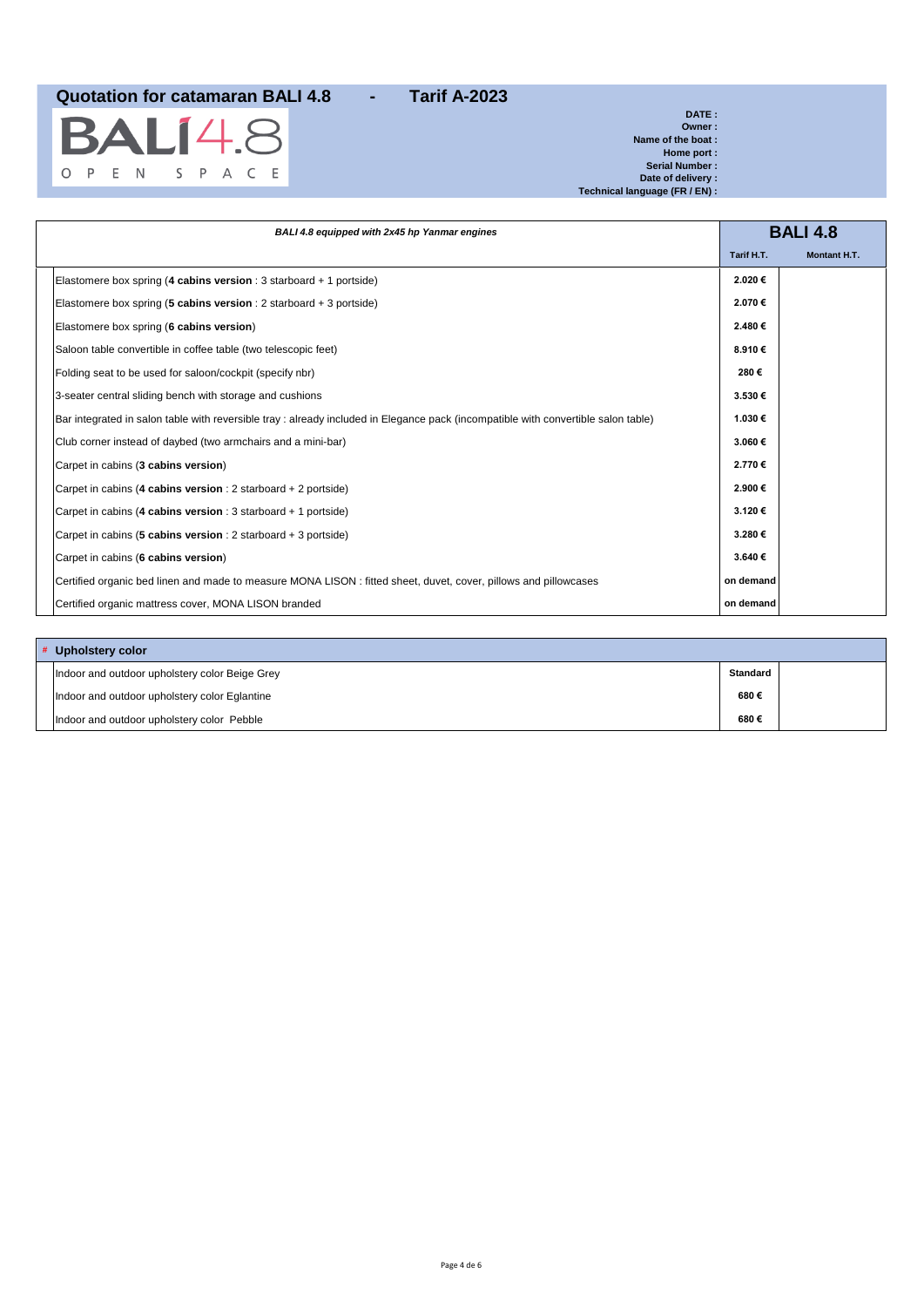

**# Exterior setup**

**DATE : Owner : Name of the boat : Home port : Serial Number : Date of delivery : Technical language (FR / EN) :**

**BALI 4.8** *BALI 4.8 equipped with 2x45 hp Yanmar engines* **Tarif H.T. Montant H.T.** Ĩ.

| <b>Exterior setup</b>                                                                                                      |           |  |
|----------------------------------------------------------------------------------------------------------------------------|-----------|--|
| Hard top with plexi panels and led lights                                                                                  | 48.470€   |  |
| Large fixed Bimini (stainless steel frame, LED, lighting, canvas and clears for excellent view on mainsail) in Taupe color | 17.240€   |  |
| Flybridge upholstery (cushions: seats and backrests)                                                                       | 4.830€    |  |
| Flybridge table with 2 telescopic legs                                                                                     | 1.940 €   |  |
| Forward cockpit fixed table                                                                                                | 3.480€    |  |
| Transparent (crystal PVC) and taupe canva kit for flybridge closure (hard top option obligatory)                           | 6.030€    |  |
| Transparent (crystal PVC) and taupe canva kit for flybridge closure (large bimini option obligatory)                       | 6.600€    |  |
| Sun awning color Taupe for forward cockpit + topping lift                                                                  | 5.330€    |  |
| Aft color Taupe cockpit sun awning                                                                                         | 1.760€    |  |
| External roof curtains for sun protection of the saloon (White Batyline fabric)                                            | 2.450€    |  |
| Set of protection for steering console Taupe                                                                               | 720€      |  |
| Set of folding sun loungers foredeck                                                                                       | 3.720€    |  |
| Flybridge sunbathing cushions (with backrests)                                                                             | 3.290€    |  |
| 4 big comfortable pillows                                                                                                  | 1.520€    |  |
| Natural teak on rear platform, aft cockpit and transom                                                                     | 17.730€   |  |
| Natural teak on forward cockpit                                                                                            | 5.630€    |  |
| Natural teak fly and access steps to fly                                                                                   | 7.170€    |  |
| Covering                                                                                                                   | on demand |  |
| Permanent transom protection                                                                                               | 770€      |  |
| Stern spring cleats (option incompatible with hydraulic rear platform)                                                     | 530€      |  |
| Polywood outbord engine bracket on aft beam                                                                                | 540€      |  |
| Foldable composite gangway 2,80m with stanchions, bag & female deck fitting                                                | 3.650€    |  |
| LED submarine lighting blue under each transom (4 spots)                                                                   | 4.640€    |  |
| Plancha with gas installation                                                                                              | 1.960€    |  |
| <b>Electrical davit</b>                                                                                                    | 4.190€    |  |
| Hydraulic aft platform                                                                                                     | 48.870€   |  |
| 3,40m hypalon dinghy (max size) without console $+$ outboard 20 hp $+$ slings                                              | 14.180€   |  |
| Set up when dinghy provided by the owner (max load equipped 300kg)                                                         | 970€      |  |